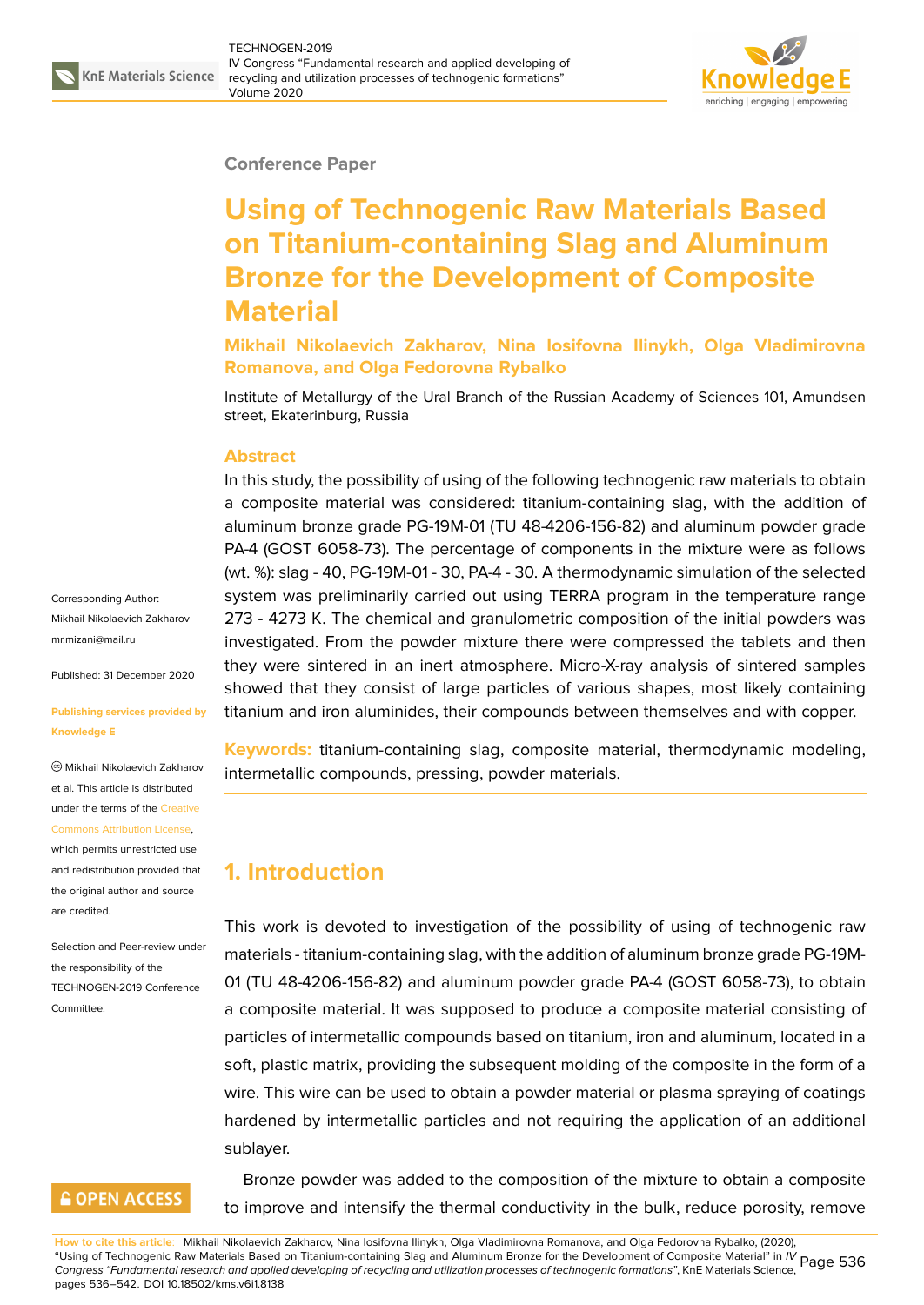non-metallic inclusions and gas bubbles to the periphery, and also for better formation of the sample during compression of the mixture. Aluminum powder was introduced into the mixture for the reduction of oxides of iron, titanium and other valuable metals, despite the fact that its solubility in bronze is limited.

The composition, structure and content of the components, and, consequently, the integral physicochemical properties of the new materials, depend on the initial ratio of the elements, parameters and the degree of disequilibrium of the system under study (heating, cooling, temperature gradients and other technological factors). When implementing a sustainable controlled process, it is often necessary to vary the input parameters: initial composition, temperature, pressure, etc. The selection of these parameters can be largely carried out using thermodynamic calculations, which can significantly reduce the amount of experimental research and, thereby, reduce the time and material costs for testing the process.

The necessary step in the study for equilibrium (quasi-equilibrium) processes is the implementation of thermodynamic calculations. In the case of nonequilibrium processes, thermodynamic calculations allow us to estimate the limiting values of various process parameters.

In this work, the study was carried out using the TERRA software package [1] and the thermodynamic modeling methodology [2–4]. The reliability and effectiveness of the results of thermodynamic modeling is largely determined by the availability of reliable data on the thermochemical properties of substances and their mutual co[n](#page-5-0)sistency. In order to form a database for modeli[ng](#page-5-1), [a](#page-5-2) search was made of experimental and theoretical results on the thermodynamic properties of the compounds that make up the system under study [5–17]. However, it should be noted that in the available literature, information on the thermodynamic properties of a number of binary compounds in the condensed state (solid and liquid) are absent, and sometimes contradictory. Therefore, the thermodynamic [pro](#page-5-3)[pe](#page-6-0)rties (standard enthalpies and entropies of formation, temperature dependences of heat capacities, enthalpy increment  $H_{298}^0$  –  $H_0^0)$  were calculated using various methods, [see, for example, [18–21]).

# **2. Thermodynamic Modelin[g o](#page-6-1)[f t](#page-6-2)he System ˋˋSlag - Bronze - Aluminum''**

The simulation was executed in the temperature range of 273–4273 K in a helium atmosphere (1 wt.%) at a total pressure of  $P = 5.10^4$  Pa (0.05 MPa). The compositions of slag and bronze were determined according to the results of chemical analysis. The following 17 elements were included in the composition of the modeling system: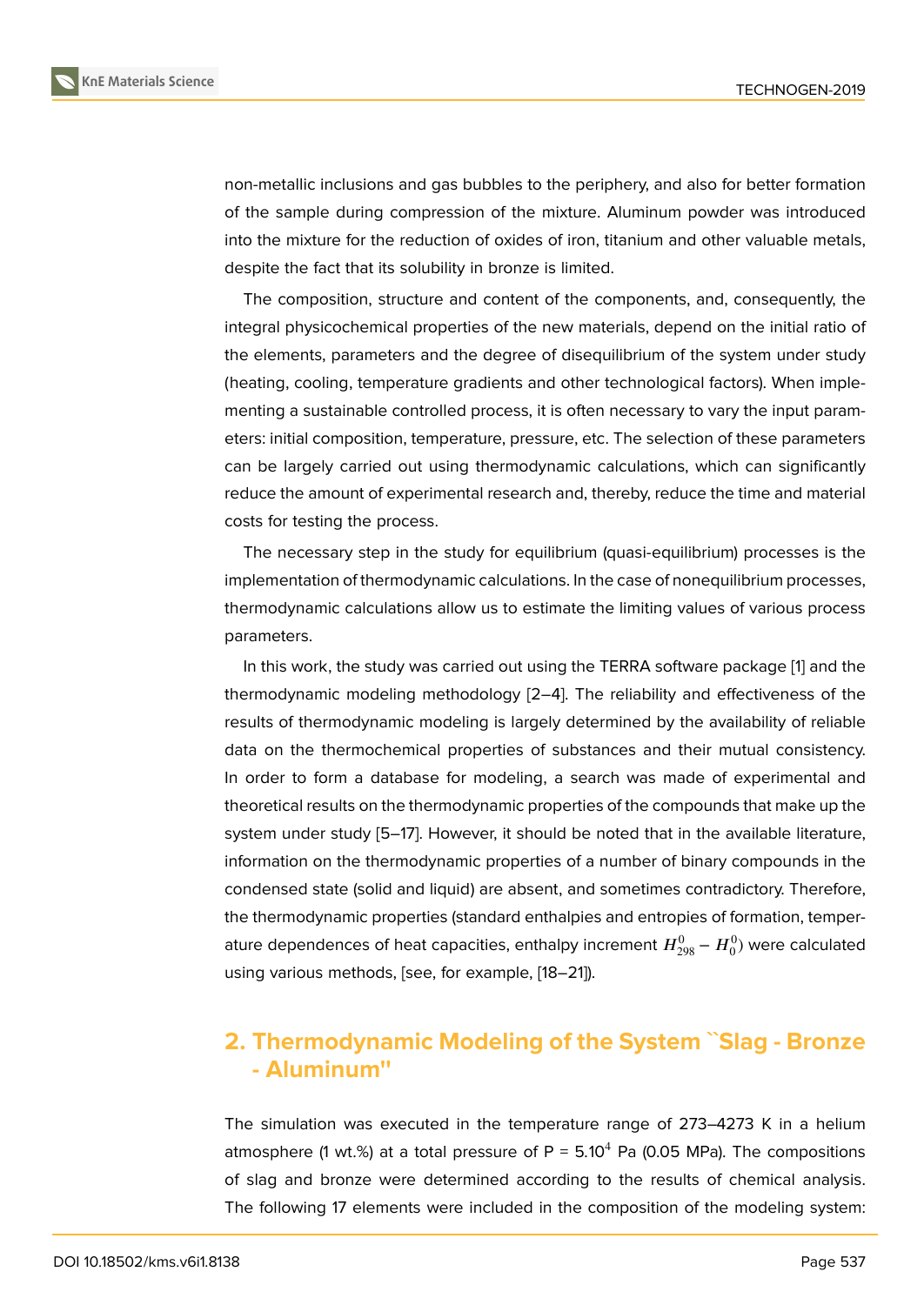Al, Ca, Cl, Cr, Cu, Fe, Mg, Mn, Mo, Ni, O, Si, Ti, V, Zn, F, He. When modeling, the thermochemical properties of the above elements, as well as binary, ternary and more complex compounds in condensed (solid and liquid) and gaseous states that can be formed in this system, were taken into account.

Figure 1 shows the temperature dependences of the content of the components of the condensed phase formed upon equilibrium heating of the simulated system. As can be seen from the Figure 1, the main components of the condensed phase are FeAl $_3$ , TiAl, TiO, Cu<sub>2</sub>AI, AI<sub>2</sub>O<sub>3</sub>, MgAI<sub>2</sub>O<sub>4</sub>. The content of the remaining components is significantly lower (less than 1 wt.%).

Thermodynamic calc[ul](#page-2-0)ations of the possible production of reaction products showed that at all selected sintering temperatures the same compounds are formed (FeAl $_3$ , TiAl, TiO, Cu<sub>2</sub>Al, Al<sub>2</sub>O<sub>3</sub>, MgAl<sub>2</sub>O<sub>4</sub>, etc.), but their ratio changes at 1100°C.



<span id="page-2-0"></span>Figure 1: The content of the components of the condensed phase according to the results of modeling: a – basic components; b – components with a content of less than 1 wt.%.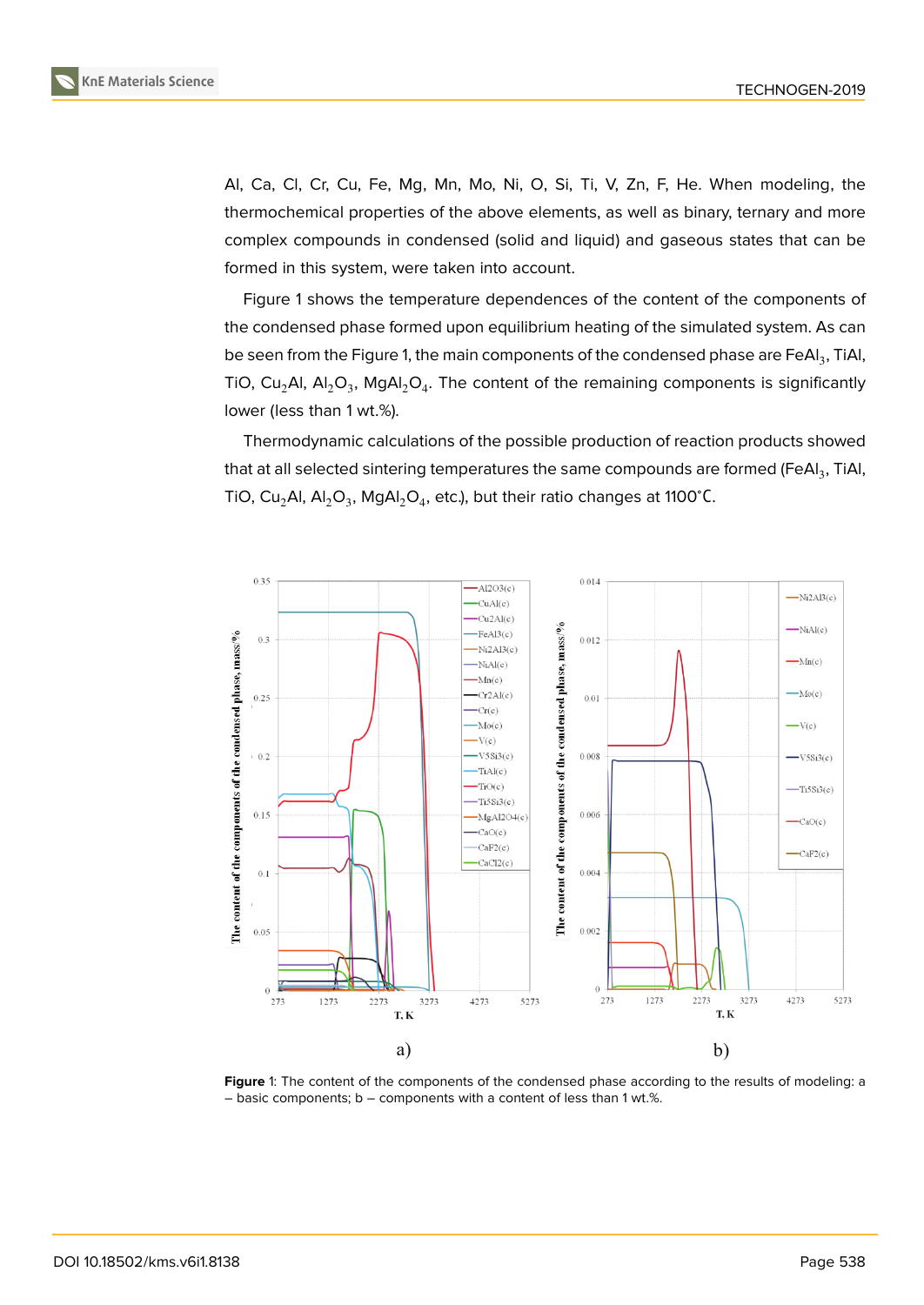## **3. Experiment**

As experimental equipment IV-micro vibration eraser, X-ray fluorescence spectrometer S8 Explorer, Camsizer XT Particle Analyzer, MS-500 press, laboratory vacuum furnace, scanning electron microscope Quanta 200 Pegasus were used.

For experiments, a powder material was obtained from titanium-containing slag by crushing and subsequent abrasion in a vibration eraser. Particles are not spherical, but close to symmetrical (the average coefficient of symmetry of particles was 0.870, sphericity - 0.616). The chemical composition of the slag was following (mass. %): Ti - 52.01; O - 21.00; Fe - 14.85; Ca - 3.34; Cl - 2.55; Al - 2.21; V - 1.35; Mg - 1.05; others are 1.64.

The elemental analysis and particle shape parameters of the PG-19M-01 bronze powder were determined in the same way as for slag powder. The particles are fragmentation, not symmetrical (the average coefficient of symmetry of the particles was 0.758, sphericity - 0.451). The chemical composition of the bronze powder, wt. %: Cu - 48.98; Fe - 30.11; Cr 9.61; O - 6.90; Al - 1.40; Mn — 0.54; Si 0.38; others 2.08.

The parameters and particle shape of the aluminum powder were also determined on a Camsizer XT instrument. Particles are not spherical, fragmentation, slightly symmetrical (the average coefficient of symmetry of particles was 0.777, sphericity - 0.540).

All components were taken with a fineness of (-100) microns. To obtain a composite material, the following composition was selected (wt. %): slag - 40, bronze - 30, aluminum - 30. Dose by weigh (4 g each) were taken from the mixture of components, from which tablets were pressed in a collapsible mold at a pressure of 350 kN/m $^2$  (1981.6 MPa). The obtained tablets were sintered in a laboratory vacuum furnace in helium at an excess pressure of  $5.10<sup>4</sup>$  Pa (with preliminary evacuation) at temperatures of 1173, 1273 and 1373 K. The heating rate was taken equal to 6 K/min, the exposure time at maximum temperature was 1 hour and cooling with the furnace.

X-ray analysis showed that as a result of sintering in the samples (Figure 2), large particles of various shapes (both geometric and shapeless) with a low copper content and a high content of titanium, iron and aluminum (average: 11% Al, 37% Ti, 22% Fe, 26% Cu).

X-ray analysis showed that as a result of sintering in the samples (Figure 2), large particles of various shapes (both geometric and shapeless) with a low copper content and a high content of titanium, iron and aluminum are formed (average: 11% Al, 37% Ti, 22% Fe, 26% Cu). Particles formed in a matrix with a predominance of co[pp](#page-4-0)er (on average: 86% Cu, 6% Al, 2% Ti, 2% Fe) with small inclusions that are close in composition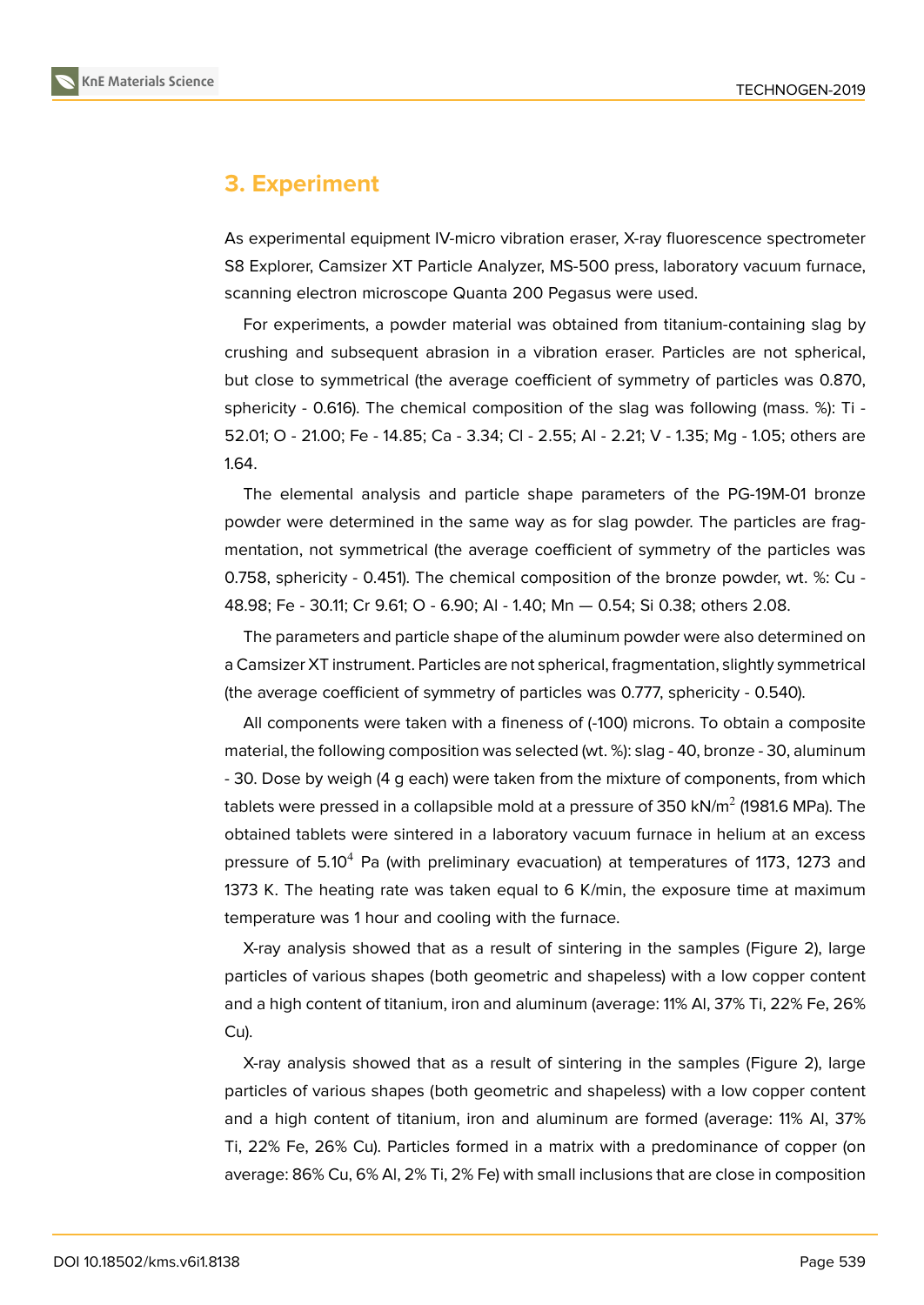



**Figure** 2: A microsection of a sample sintered at 1273K,  $\times$  1000

<span id="page-4-0"></span>to the large particles. The distribution of chromium in the sample is uniform. Pores and inclusions are found mainly in the matrix. In the large particles, they are single.

### **4. Conclusions**

Thermodynamic modeling of the system "slag - bronze - aluminum" was carried out in the temperature range 273–4273 K in a helium atmosphere at a total pressure of P  $= 5.10<sup>4</sup>$  Pa. Peculiarities of behavior and temperature intervals of the existence of the main components of the condensed and gas phases formed during equilibrium heating are revealed. Thermodynamic data give an idea only about the equilibrium states of complex systems, while the real states of systems are often nonequilibrium. It explains some possible discrepancy in experimental and theoretical results.

The samples obtained in this work consist of large particles of various shapes, most likely containing titanium and iron aluminides, their compounds with each other and with copper, and a matrix solid solution based on copper, from which small particles of similar composition are released to large ones. To obtain a composite material from the mixture considered in this work, a sintering temperature of at least 1273 K is necessary. In the future, it is planned to evaluate the effect of temperature on the structure and properties of the obtained material.

*This work was financially supported by the Ural Branch of the Russian Academy of Sciences (grant No. 18-5-3-37), as well as under the State Assignment of the IMET UB RAS within the framework of the Program of Fundamental Research of State Academies, experiments were performed using the equipment of the Ural-M Central Scientific-Educational Center.*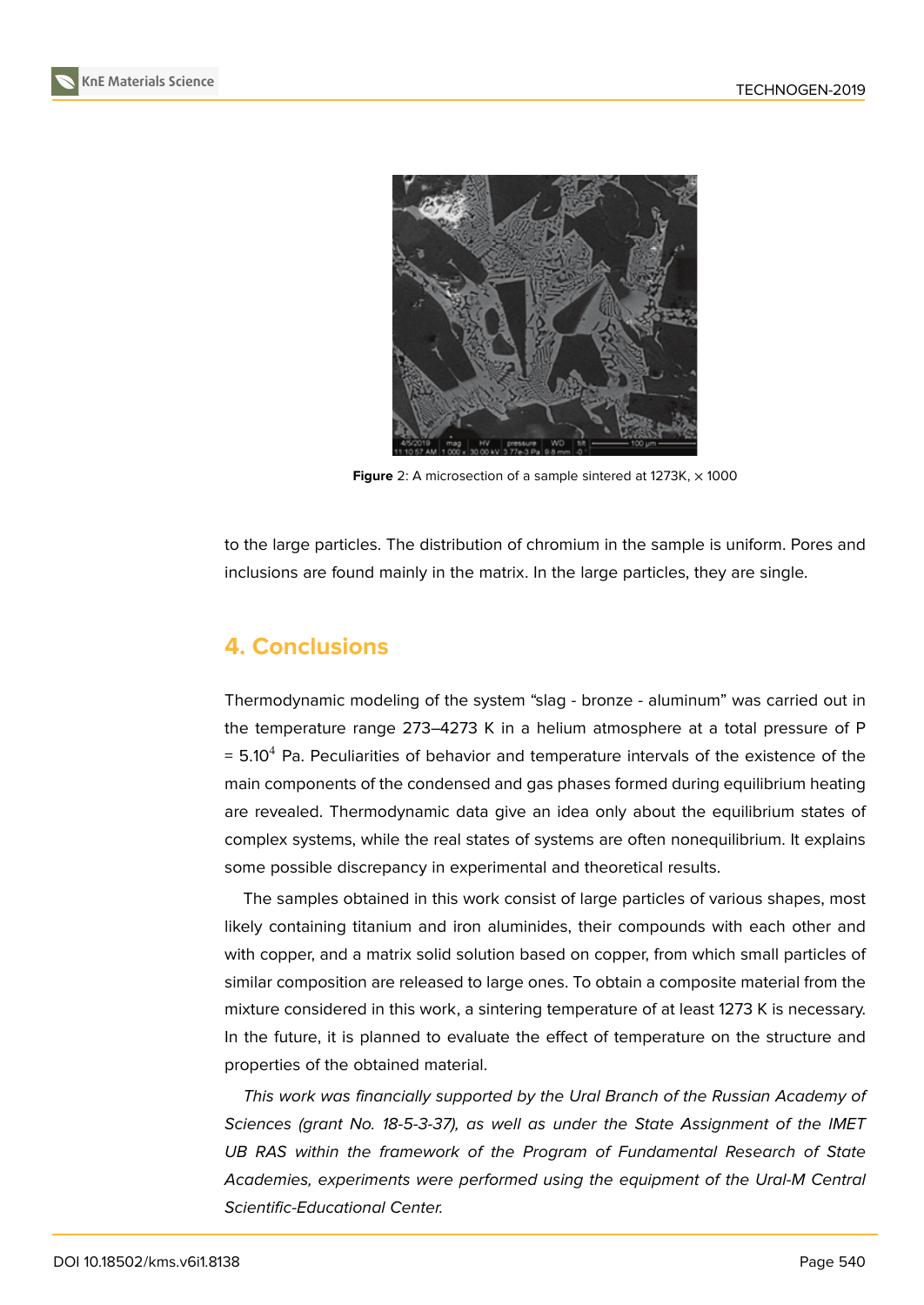

### **References**

- <span id="page-5-0"></span>[1] Trusov, B. G. (2012). Programmatic System for Modeling Phase and Chemical Equilibria at High Temperatures. *Bulletin of the Bauman Moscow State Technical University N.E. Bauman. Ser. Instrument Making*, Vol. 1, pp. 240-249.
- <span id="page-5-1"></span>[2] Sinjarev, G. B., *et al*. (1983). *The Use of IBM for the Thermodynamic Calculations of Metallurgical Processes*. Moscow: Nauka.
- [3] Vatolin, N. A., Moiseev, G. K. and Trusov, B. G. (1994). *Thermodynamic Modeling in High Temperature Inorganic Systems*. Moscow: Metallurgia.
- <span id="page-5-2"></span>[4] Ilinykh, N. I., Kulikova, T. V. and Moiseev, G. K. (2006). *Composition and Equilibrium Char-Acteristics of Metallic Melts of Binary Systems on the Basis of Iron, Nickel and Aluminum*. Ekaterinburg: UB of RAS.
- <span id="page-5-3"></span>[5] Yokokawa, H. (1988). Tables of Thermodynamic Properties of Inorganic Compounds. *Journal of the National Chemical Laboratory for Industry.* Tsukuba Ibaraki, Japan*,* vol. 83, pp. 27-118.
- [6] Barin, I., Knacke, O. and Kubashewski, O. (1977). *Thermochemical Properties of Inorganic Substances – Supplement*. New York: Springer.
- [7] Batalin, G. I., Beloborodova, E. A. and Kazimirov, E. A. (1983). *Thermodynamics and Structure of Aluminum-based Liquid Alloys.* Moscow: Metallurgia.
- [8] A. P. Zefirov. (Ed.) (1955) *Thermodynamic Properties of Inorganic Substances: A Guide.* (1955). Moscow: Atomizdat.
- [9] Massalski, T. B. (1986, 1987). *Binary Alloy Phase Diagrams*. American Society for Metals. Ohio: Metals Park.
- [10] Landolt-Börnstein Group IV (Physical Chemistry). (1999). *Thermodynamic Properties of Inorganic Material*. Vol.19, Berlin-Heidelberg. Springer-Verlag.
- [11] Knacke, O., Kubaschewski, O. and Hesselman, K. (1991). *Thermochemical Properties of inorganic substances*. Berlin: Springer-Verlag.
- [12] Meschel, S. V. and Kleppa, O. J. (2001). Thermochemistry of Alloys of Transition Metals and Lanthanide Metals with some IIIB and IVB Elements in the Periodic Table. *Journal of Alloys and Compounds,* vol. 321, pp. 183–200.
- [13] Colinet, C. (2003). Ab-initio Calculation of Enthalpies of Formation of Intermetallic Compounds and Enthalpies of Mixing of Solid Solutions. *Intermetallics*, issue 11, pp.1095–1102.
- [14] Kuzmin, M. P. (2013). Determination of the Stability of Intermetallic Compounds in Industrial Aluminum. *Vestnic IrGTU*, issue 8, vol. 79, pp. 143-148.
- [15] Kulikova, T. V., *et al*. (2015). Thermodynamic Properties of Cu–Zr Melts: The Role of Chemical Interaction. *Physica B: Condensed Matter,* vol. 466–467, pp. 90-95.